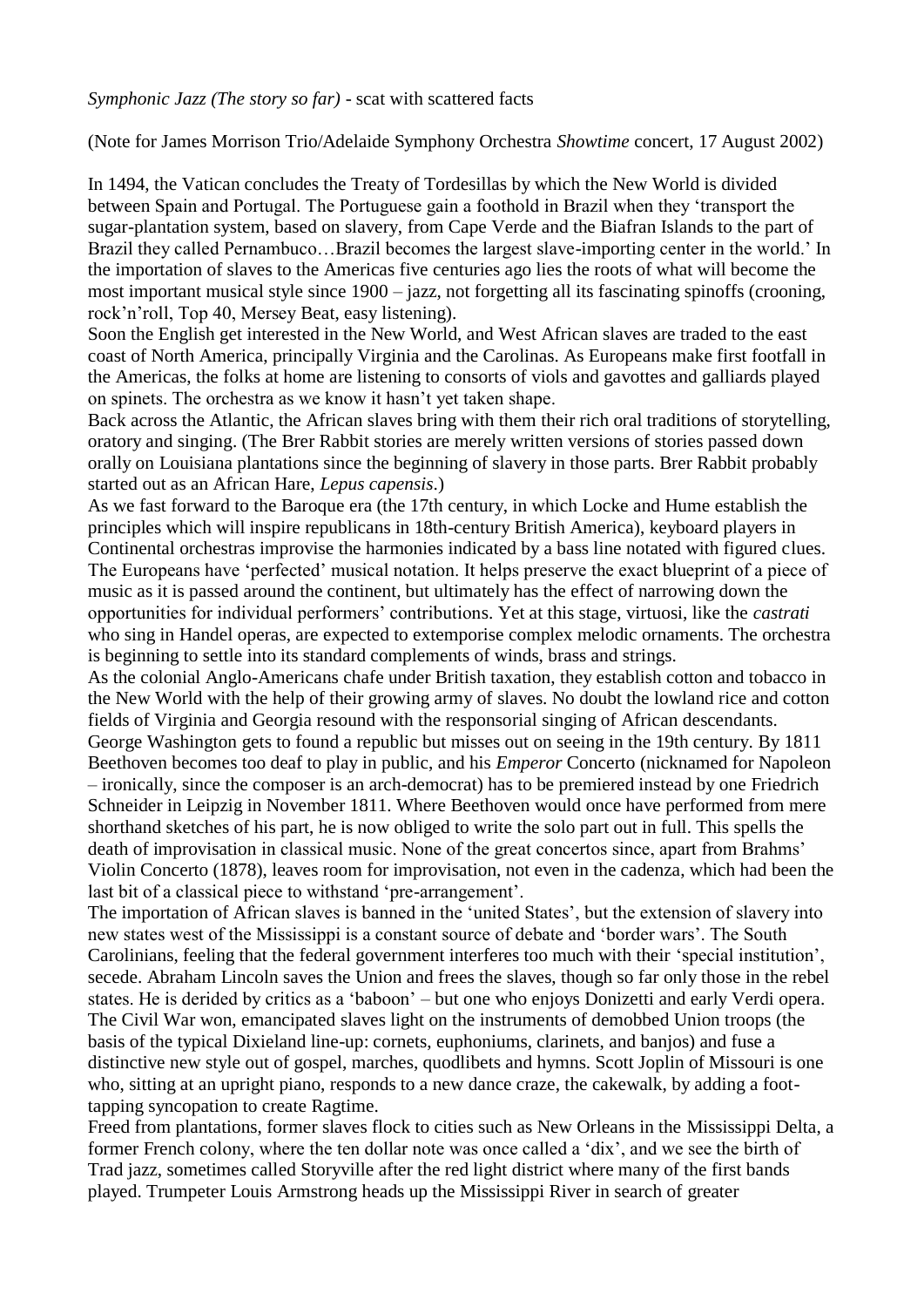opportunities, and takes his jazz to Chicago: Jazz is "inscribed" on Ol" Man River. Kansas City, mid-course, becomes another centre, as, around the 1930s, Benny Moten, Count Basie and co. create their own brand of swing.

Jazz is becoming desirable. White folks want to get in on this. American popular song, which has its roots in the folky parlour style of Stephen Foster, has already, since the 1890s, adopted the lilt of jazz in the work of Tin Pan Alley song pluggers.

Paul Whiteman conceives such a thing as symphonic jazz. Even the swing bands have started devising more elaborate musical formats, patterns of riffs underlying solos, to create a more orchestral type of complexity, in place of the standard 32-bar repetitions of the verses of Tin Pan Alley songs, the basis of many a former jazz improvisation. It's 1938, and Benny Goodman gets his band into the bastion of classical music, Carnegie Hall, for one of the concerts of the century. Meanwhile some songwriters, like **George Gershwin,** derided as jazz musicians by the classical music establishment, have been trying to fit jazz into the mould of classical forms such as the piano concerto and opera. Not everyone approves. Melbourne Conservatorium"s Fritz Hart has called jazz 'negroid', as if that adjective will prove fatal to jazz's ambitions. Old attitudes persist, and as late as the 1990s, old Charlestonians, in South Carolina, think Gershwin"s opera *Porgy and Bess* presents the "nigra" in far too sympathetic a light.

But jazz is proving too difficult to ignore. Duke Ellington's complex post-swing arrangements have the spark of genius, and classical musicians start to look for ways of incorporating jazz in ambitious art works. Jazz has come a long way from improvisation on 32-bar patterns, but even that simple form, with its cyclical rehashing of chord changes has done much to finally demolish the architectural creations of European symphonic thinkers.

Jazz offers escape from the aphoristic cul-de-sac of post-World War II serialism, the brick wall that had mistaken itself for an off-ramp. Conservatory-trained American composers create a Third Stream, a mid-Atlantic blending of European classical and African-American jazz. Proponent Gunther Schuller has played French horn on Miles Davis" 1950s album *Birth of the Cool*, which features Gil Evans" suave arrangements for brass nonet, a sound more familiar from the classical repertoire. Jazz itself becomes more experimental, looking further afield for inspiration. But Cuba is isolated from the American public when the US-backed dictator Batista is overthrown in 1959. The 60s with their Soviet missiles "not ten jet minutes from Miami" see the Cuban influence on American musicians sealed off (Stan Kenton"s *Cuban Fire* notwithstanding). Jazz musicians now open their ears to Brazil where the middle class descendents of the African slaves, people like **Antonio Carlos Jobim,** have created *bossa nova* whose softly sinuous rhythms probably fit better with the *Cool* ideology of their northern neighbours.

Jazz is flourishing. By now it has spread east and west. New York is a centre; there is an LA style. Jazz even spreads to Scandinavia, which produces artists like Niels Henning Ørsted Pedersen and Jan Garbarek, the saxophonist heard on the ECM label since the 1970s.

Since the early 1900s, jazz has been a feature also of "that great America on the other side of the sphere" (as Herman Melville rather too zealously described Australia in *Moby Dick*). The first New Orleans band to play in Chicago in 1915 was billed as "having come direct from the Hippodrome Theatre in Sydney" – could Sydney have heard jazz before Chicago? But jazz comes to Australia as entertainment. We"re a part of the Pacific vaudeville circuit ex-San Francisco. Adelaide goes crazy in 1918 when Ben Fuller"s Big American Musical Craze plays at the Majestic Theatre. Don Burrows grows up in Bondi and hears Frank Coughlin and others establish "this "new music" on these shores".

The symphony orchestra becomes more truly international. Works are now as likely to be premiered in Melbourne or Milwaukee as Munich or Mannheim. Bernstein"s music has required orchestral musicians to swing, but they"re very rarely asked to improvise. Steve Reich, a classical composer from New York, studies the drumming techniques of Africa"s Ewe tribe with Alfred Ladzepko in Ghana in 1971. Terry Riley reintroduces a degree of improvisation when he asks musicians to play a sequence of phrases (in C) for as long as they individually like. Don Banks, an Australian who studied with Dallapiccola and Babbitt but also wrote music for Hammer Horror films, writes *Nexus*,